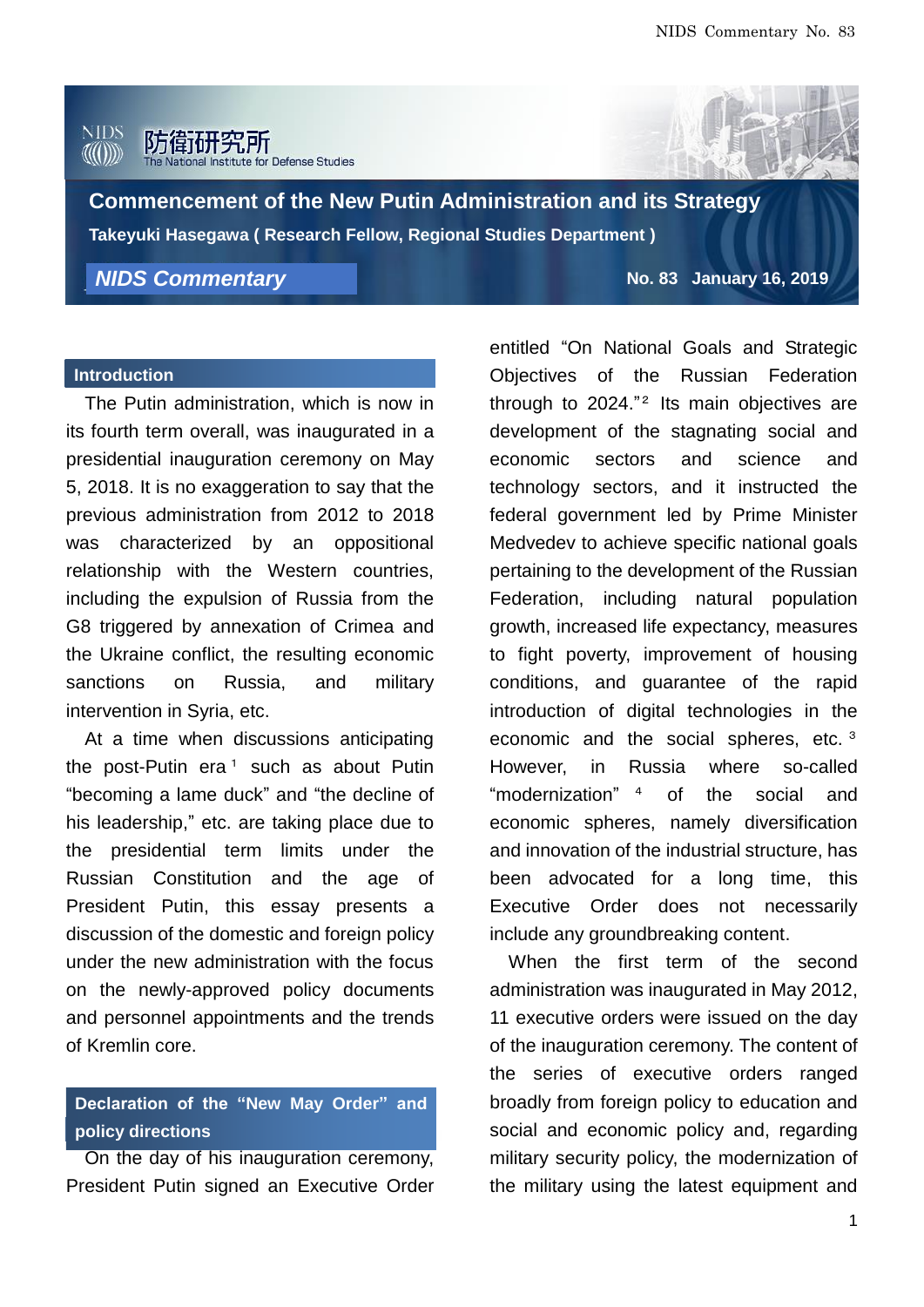development of the nuclear deterrent were mentioned. <sup>5</sup> These attracted attention as the Майские указы ("May Orders") and led to the basic policies of the administration being presented to both domestic and foreign audiences.

The recent Executive Order issued on the day of the inauguration ceremony was reported as the "New May Order," <sup>6</sup> and it can be concluded that it is an important normative document for ascertaining the characteristics of the new administration in conjunction with the reorganization of the government organs and changes to the personnel appointments. In particular the basic perception of the new administration with respect to the "modernization" policy followed from the Medvedev administration onwards was glaringly apparent in the statement at the beginning of the Order: "development of the stagnating Russian science and technology, society and economy." The Medvedev administration inaugurated in May 2008 was under pressure to handle the Georgia war in August the same year and then the worldwide financial crisis triggered in the United States, and following that in the first term of the second Putin administration, due to the Ukraine conflict and annexation of Crimea and the resulting tense relations with the Western countries, intervention in Syria, etc., the priorities of military security and foreign policy were much higher than social and economic policy based on the "modernization" policy. Furthermore, taking into consideration presidential term limits under the federal constitution and the age of President Putin himself, he has limited time

in which he can run state affairs directly. The background to the fact that the recent "New May Order" is focused on social and economic policy is that Russia is aiming to correct the course of the policy in the previous administration which had an excessive emphasis on an assertive foreign policy and military security.

### **Reorganization of ministries and agencies and young cabinet ministers**

The reorganization of ministries and agencies was implemented in a form matching the policy directions shown in this Executive Order, and changes in personnel appointments were seen. Among the various organs of federal executive power under the jurisdiction of the Prime Minister, the Ministry of Telecom and Mass Communications was reorganized into the Ministry of Digital Development, Communications and Mass Media, and 39-year-old Konstantin Noskov was appointed the minister. After earning a Master Degree at the Moscow Higher School of Economics, he worked at the Ministry of Economic Development and Trade (2001-2008), transferred to an internal subdivision of the federal government under the Medvedev administration, and served as the Director of the Department of Information Technologies and Communications (2009-2011), the Head of the Analytical Center for the Government of the Russian Federation, etc., so he is an expert in economic and information and communications policy. <sup>7</sup> Maxim Oreshkin, who also graduated from the Moscow Higher School of Economics, has been reappointed Minister for Economic Development. He was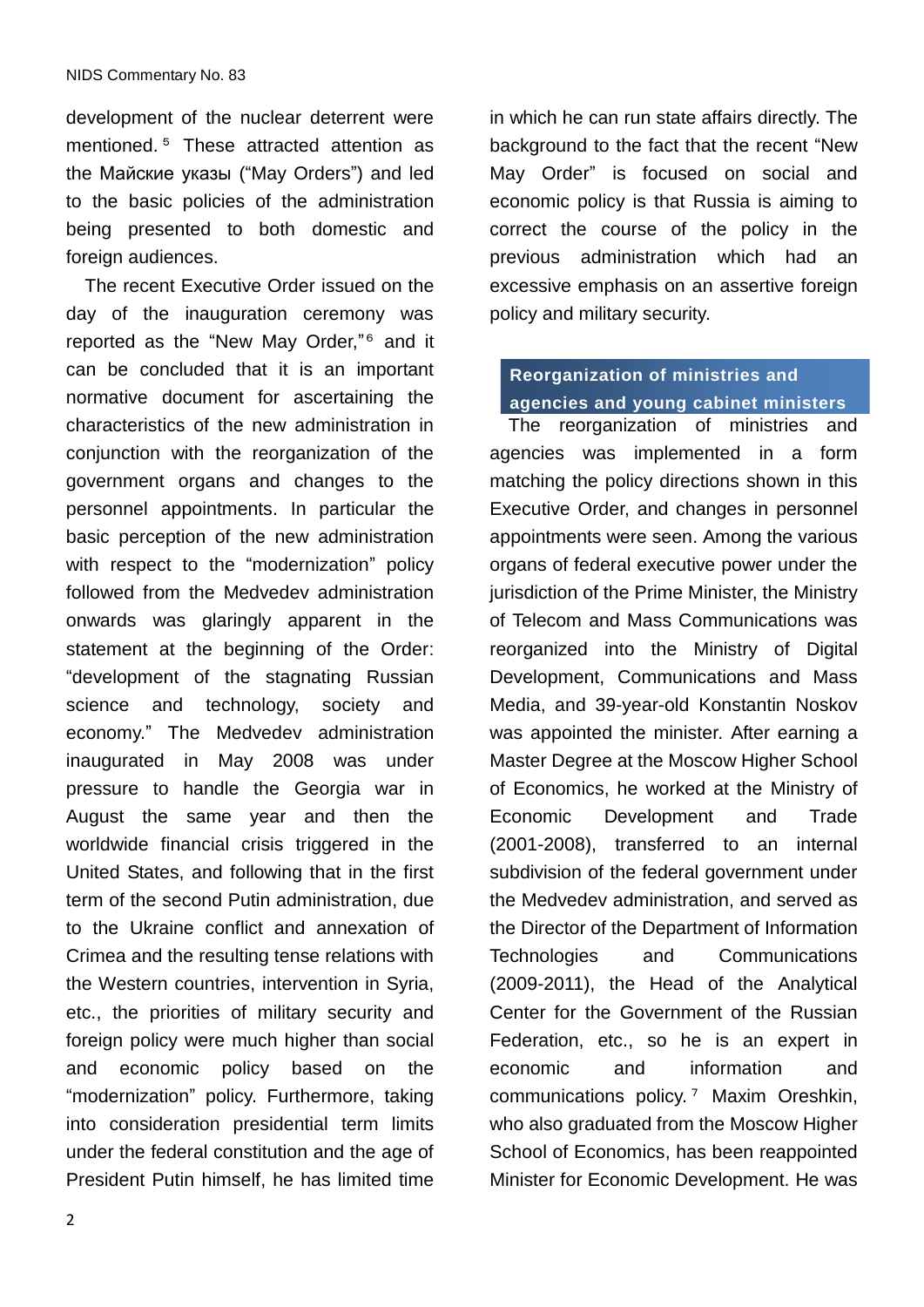born in 1982 and is 36 years old. <sup>8</sup> Alexander Kozlov, who was newly appointed the Minister for the Development of the Russian Far East, was born in 1981 and is 37 years old, and has experienced regional politics including serving as the Governor of the Amur Region, etc. <sup>9</sup> Minister of Agriculture Dmitry Patrushev is 40 years old and has joined the Cabinet for the first time, but he is the oldest son of the Security Council of the Russian Federation (SCRF) Secretary<sup>10</sup> Nikolai Patrushev (discussed later), and at 32 years old was appointed the Chair of the Board of Directors of the Russian Agricultural Bank (Rosselkhozbank). In addition to the State University of Management, he has received training at the Diplomatic Academy of the Foreign Ministry and the FSB Academy. <sup>11</sup> Therefore, he does not seem to be a pure expert in agricultural policy. His recent promotion to Minister of Agriculture can be regarded as nothing more than a reward for the good work of his father, Secretary Nikolai Patrushev, in the Putin administration, and in relation to the series of promotions of young officials it can be interpreted as a personnel appointment that anticipates a post-Putin structure.

In the Presidential Executive Office which assists the President, the Presidential Directorate for Application of Information Technology and the Development of E-Democracy was reorganized to establish the Presidential Directorate for Development of Information and Communication Technology and Communication Infrastructure, and it was put in charge of the policies of the development of digital infrastructure and application of information and communication technology.  $12$  Andrei Lipov (48 years old), who used to work in the Ministry of Communications and Mass Media and is an expert in information and communications policy,  $13$  is continuing to serve as the Chief of the Presidential Directorate. Furthermore, Dmitry Peskov<sup>14</sup> (42 years old) was appointed to the newly established position of Special Representative of the President of the Russian Federation on Digital and Technological Development. He is an education and social policy expert who majored in the political behavior of young people at Voronezh State University, and then led the Center for Internet Policy at the Moscow State Institute of International Relations (MGIMO) run by the Ministry of Foreign Affairs, served as the Director of the Young Professionals Division of the Agency for Strategic Initiatives, and served as a member of the Working Group of the Economic Council under the President of the Russian Federation in the area of "Social Policy and Human Development," etc.<sup>15</sup>

It can be concluded that the series of personnel appointments and reorganizations of organizations were aimed at the solution of the policy issues raised in the "New May Order," in particular "rapid introduction of digital technologies in the economic and social spheres," but if the new administration intends to seriously tackle the development of Russia from a long-term perspective, surely the improvement of diplomatic and economic relations with the Western countries is the top priority issue.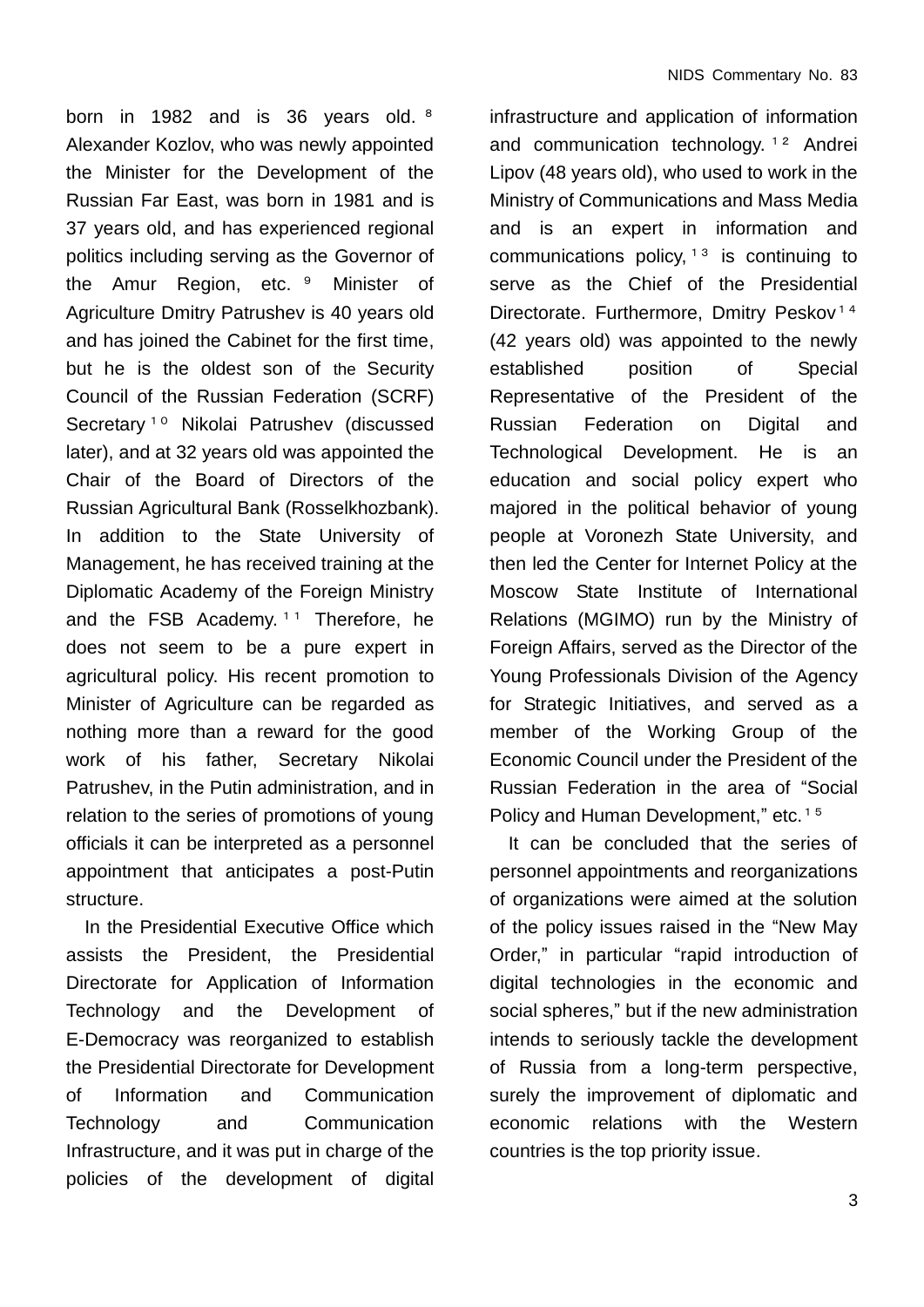### NIDS Commentary No. 83

# **Development of National Security Council personnel and "NSC diplomacy"**

Turning our attention to the composition of the Security Council of the Russian Federation (SCRF), which is equivalent to the National Security Council (NSC) in Japan and the United States, and in particular to the permanent members <sup>16</sup> who have voting rights in the meetings, heads of military security, diplomacy, and intelligence sections such as Defence Minister Sergei Shoigu, Foreign Minister Sergei Lavrov, Director of the Federal Security Service Alexander Bortnikov, and Director of the Foreign Intelligence Service Sergei Naryshkin stayed in office, so major changes to the lineup of the NSC were not seen. <sup>17</sup> Foreign Minister Sergei Lavrov has been in office for more than 14 years, and SCRF Secretary Patrushev has reached his tenth year since taking up his post. In the strategic cores of Russia such as the heads of the various organs of federal executive power under the jurisdiction of the President that are responsible for diplomacy, the military, and intelligence, the permanent members of SCRF, etc., aging and ossification is observed, and this phenomenon is also seen in SCRF staff organization<sup>18</sup> (administrative organization) top level personnel.

SCRF Secretary Patrushev, who commands said SCRF staff organization and guarantees the activities of SCRF, was born in Leningrad (Saint Petersburg) and formerly worked at the KGB, so he is the closest of close advisors to President Putin, who had also served as the Chief of Main Control Directorate in the Presidential Executive Office and Director of the Federal Security Service (FSB), etc.<sup>19</sup> In the political reforms from 2000 onwards the legal status and authority of the SCRF were strengthened, and Secretary Patrushev actively developed travelling meetings including regional inspections, <sup>20</sup> and meetings with NSC counterparts (NSC diplomacy<sup>21</sup>).

Two travelling meetings that are particularly noteworthy were held at the beginning of July. The first was held jointly with the Presidential Plenipotentiary Envoy to the Far Eastern Federal District on July 3 and July 4 in Petropavlovsk-Kamchatsky in the Kamchatka Krai, and on the first day discussions were held about environmental security, including the various problems related to transportation in that region and measures to combat illegal logging in forests. <sup>22</sup> On the following day, July 4, Secretary Patrushev visited the Pacific Fleet submarine base in Vilyuchinsk, and held discussions with the headquarters about the various problems related to modernization of the military infrastructure and equipment using the latest weapons and military technology, and held inspections of the new model (Borei-class) nuclear-powered ballistic missile submarines Alexander Nevsky and the border infrastructure facilities.<sup>23</sup>

Due to the development of Arctic Ocean shipping routes and China's "Maritime Silk Road" concept,  $24$  the strategic importance of the Kuril Islands and the Kamchatka Peninsula is growing, so it is surmised that the Kremlin has a high level of interest in military equipment upgrades, the border security structure, and the status of the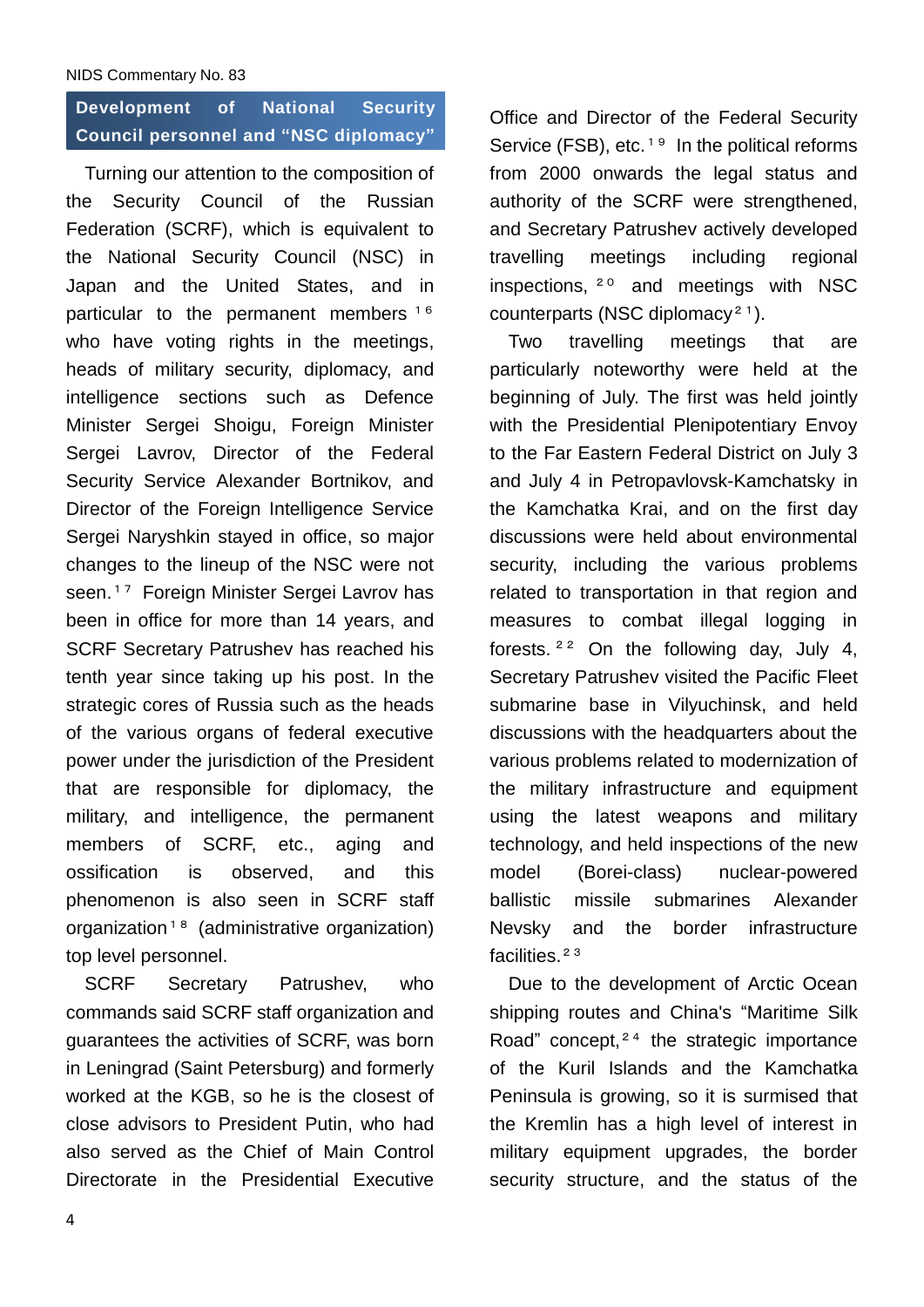development of port and harbor infrastructure, etc. in that region. The recent inspection by Secretary Patrushev, who is the closest of close advisors to Putin, can also be described as "supervision of the military by the Kremlin."

The following week on July 9 and July 10 he visited the Crimean Peninsula which Russia annexed in 2014, and in Sevastopol he held a travelling meeting, and a meeting with the Commander of the Black Sea Fleet was also included in his schedule.<sup>25</sup>

In this way Secretary Patrushev has implemented a series of local inspections of military bases and infrastructure important for national security on the East Asia front and the European front, and these inspections can be interpreted to be not only the work of confirming the status of policy implementation by the Kremlin but also to have the function of information transmission about the national security policy to domestic and foreign audiences through media reports by the mass media in federal central and regional areas.

Moreover, Secretary Patrushev has also actively pursued NSC diplomacy. On June 22 he held a meeting with the Director of the National Security Office in the Blue House of South Korea, Chung Eui-yong, who was visiting Moscow with President Moon, and they held discussions about security cooperation between the two countries and the situation on the Korean Peninsula.<sup>26</sup> In addition to this, he has held meetings with some of his counterparts from Europe and the United States, namely Assistant to the President for National Security Affairs John Bolton of the United States <sup>27</sup> and the

French Secretary General for Defence and National Security,<sup>28</sup> so it can be surmised that Russia is using the NSC framework to implement policy coordination at the strategic core level.

### **Conclusion**

It can be concluded that the new Putin administration is tackling priority measures in the social and economic spheres in accordance with the "New May Order," but diversification and innovation of the industrial structure cannot be achieved overnight. At the end of July, a large-scale demonstration was held in Moscow, etc. over pension reforms, <sup>29</sup> and due to the handling of the administration the influence of President Putin has declined; moreover, the possibility that he is "becoming a lame duck" cannot be denied. Furthermore, there is a possibility that this situation will increase the influence of the administration in terms of diplomacy and military security, but at a time when stabilization of diplomatic and economic relations with the Western countries is essential for the long-term development of the Russian economy and society, there is an inherent limit to taking an assertive foreign policy, so the new administration is under pressure to follow a difficult course.

In such a situation, formulation and coordination of a national security policy based on a comprehensive and long-term perspective is required, and the SCRF (and staff organization), the control bodies, play a large role in this. Continuing on from the previous administration, Secretary Patrushev, who is the closest of close advisors to Putin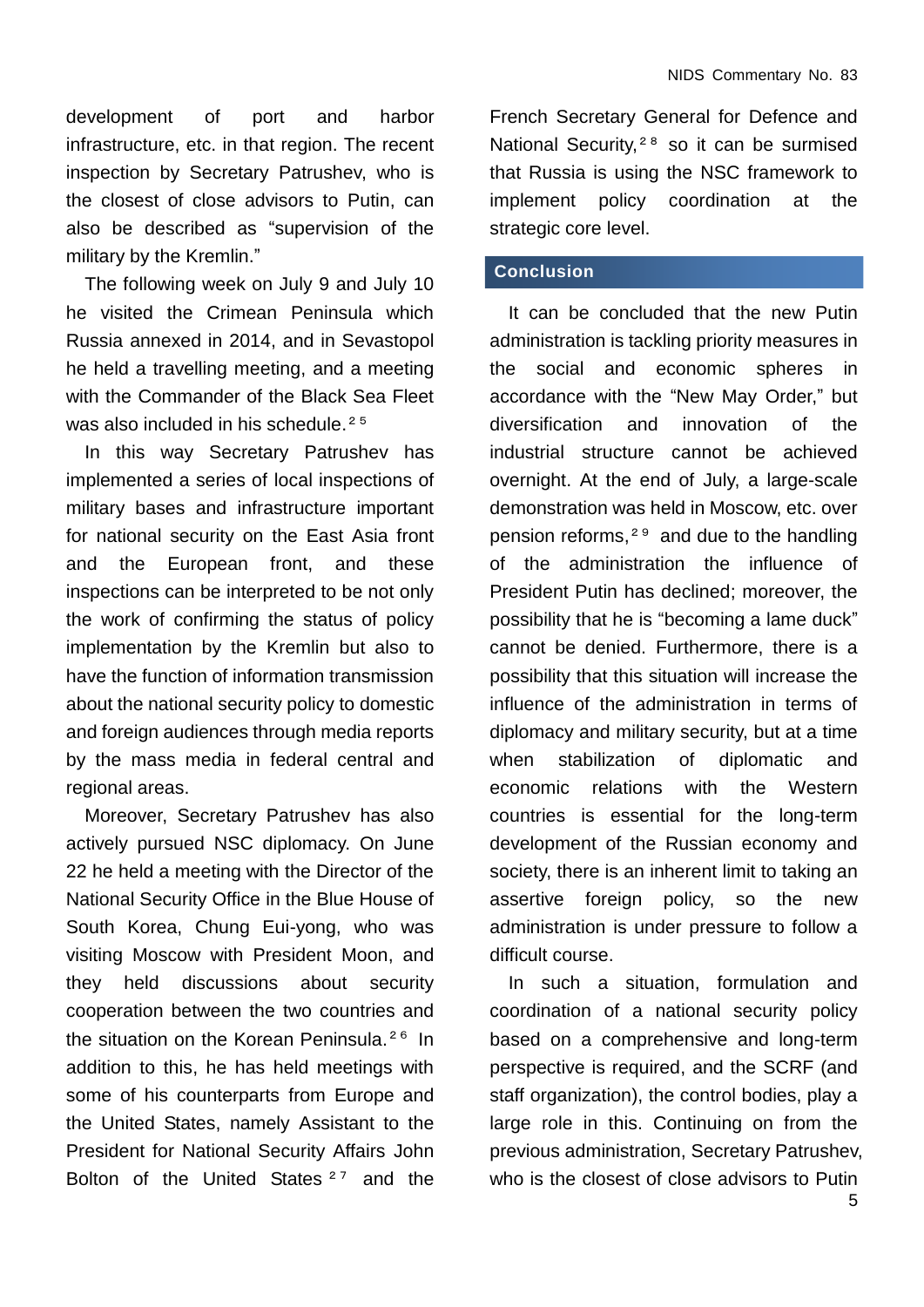and leads the SCRF staff organization, is actively travelling around to domestic and foreign destinations to inspect military bases and tackle important diplomatic matters. At a time when "becoming a lame duck" and "decline of leadership" are becoming concerns of the new administration, it can be concluded that the importance of SCRF Secretary Patrushev, an "ally" Putin can trust, will become greater than ever before from the perspective of maintaining the political influence of the Kremlin core led by President Putin.

(Completed July 31)

\* The website access date for this paper is July 31, 2018. The ages of the cabinet ministers are also as of July 31, 2018 if not otherwise specified.

<u>.</u> оборонно-промышленного комплекса», *СЗРФ, 7 мая 2012г., № 19, ст. 2340.*

<sup>6</sup> *РБК*, 7 мая 2018г., «Новый майский указ Путина. Главные целевые показатели»: [https://www.rbc.ru/politics/07/05/2018/5af060c79a79 472bc16ff1f9]

Сайт «Минкомсвязь России»: [http://minsvyaz.ru/ru/ministry/persons/262/]; *ТАСС*, 18 мая 2018г., «Биография Константина Носкова: 18 мая Носков стал министром цифрового развития, связи и массовых коммуникаций РФ»: [http://tass.ru/info/5213695]

Сайт «Правительство России»: [http://government.ru/gov/persons/512/bio/]

**Сайт** «Правительство России»: [http://government.ru/gov/persons/447/bio/]

<sup>10</sup> This refers to Секретарь Совета Безопасности Российской Федерации. It is possible to translate this as the Secretary-General, Secretary, or Director of the Security Council, but due to the nature of the published media, in this paper we employ the widely used translation "Secretary."

<sup>11</sup> *Ведомости*, 25 мая 2010г., «Россельхозбанк возглавил 32-летний сын секретаря Совета безопасности»:

[https://www.vedomosti.ru/finance/articles/2010/05/25 /rosselhozbank-vozglavil-32-letnij-syn-sekretarya-sov eta-bezopasnosti]; Сайт «Правительство России»: [http://government.ru/gov/persons/544/bio/]; his second son Andrey is also a graduate of the FSB Academy, and is an energy expert who stands at the top of a joint venture of Gazprom and Lukoil, etc. *РБК*, 1 марта 2017г., «Сын Патрушева возглавил совет директоров СП «Газпрома» и ЛУКОЙЛа»: [https://www.rbc.ru/business/01/03/2017/58b6abe99a 7947f1a2310d9b]; *ТАСС*, 18 мая 2018г., «Биография Дмитрия Патрушева»: [http://tass.ru/info/5213120]

<sup>12</sup> 4-а, «Положение об Управлении Президента Российской Федерации по развитию информационно-коммуникационных технологий и инфраструктуры связи», Указ Президента РФ от 14 июня 2018г., № 334, «О мерах по оптимизации структуры Администрации Президента Российской Федерации, *СЗРФ, 18 июня 2018г., № 25, ст. 3646.*

<sup>13</sup> *РИА Новости,* 12 июля 2012г., «Биография Андрея Пипова»: В Пипова

[https://ria.ru/spravka/20120712/697723763.html]

<sup>14</sup> This is a different person called Dmitry Peskov (Дмитрий Песков Николаевич) from the Dmitry Peskov who is Deputy Chief of Staff of the Presidential Executive Office and Presidential Press Secretary (Дмитрий Песков Сергеевич).

 $\overline{a}$ <sup>1</sup> Shinji Hyodo (2018), President Putin's Leadership: Future of Russia's Assertive Foreign Policy, *Journal of International Security*, Vol. 46 No. 1, p. 51-67.

<sup>2</sup> Указ Президента РФ от 7 мая 2018г. № 204, «О национальных целях и стратегических задачах развития Российской Федерации на период до 2024 года», *Собрание законодательства Российской Федераций(СЗРФ), 14 мая 2018г., № 20, ст. 2817.*

<sup>3</sup> Пункт 1, Указ Президента РФ от 7 мая 2018г. № 204. Furthermore, Putin instructed the federal government to approve the federal government's basic activities policy and forecasts for social and economic development until 2024 taking into consideration the need to ensure mechanisms and resources to achieve the national targets by October 1, 2018. «а» Пункт 2, № 204.

<sup>4</sup> "Modernization" is deemed to be not only technological innovation but also building the economic structure and the large-scale issues pertaining to the means of building the economic structure. Satoshi Mizobata (2013), Economic Policy of Modernization, Co-editor, *The Political Economy of Russian Modernization*, Bunrikaku, p. 41.

<sup>5</sup> Указ Президента РФ от 7 мая 2012г., № 603, «О реализации планов (программ) строительства и развития Вооруженных Сил Российской Федерации, других войск, воинских формирований и органов и модернизации

<sup>15</sup> Сайт «АО Российская венчурная компания»: [https://www.rvc.ru/about/governance/directors/pesko v/]; *ТАСС*, 10 июля 2018г., «Путин назначил Пескова из АСИ своим спецпредставителем по цифровому развитию»:

<sup>[</sup>http://tass.ru/ekonomika/5361296]